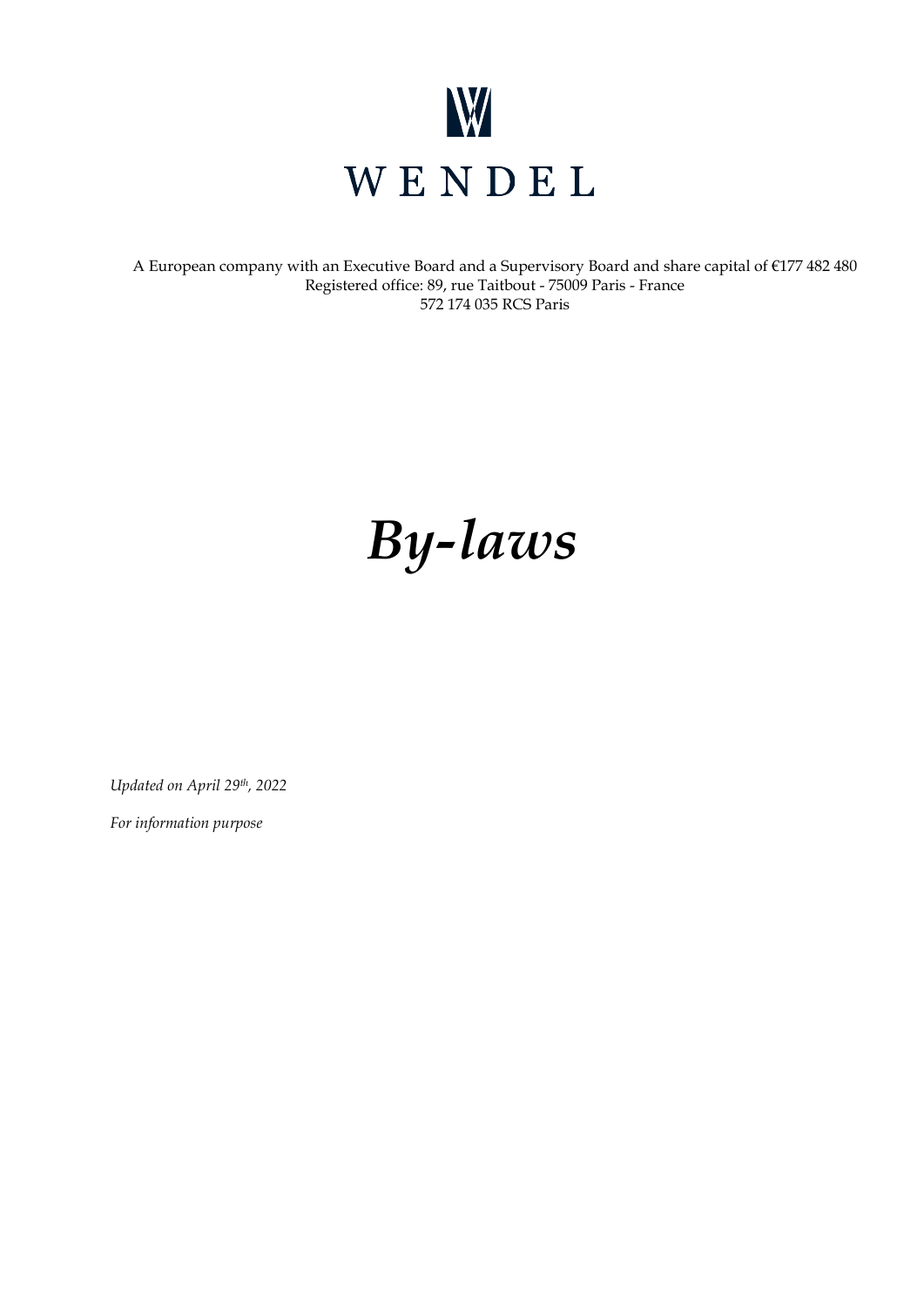#### *BY-LAWS*

#### **TITLE I**

*Legal form – Name – Purpose – Registered office – Term*

#### **Article 1 Legal form**

The Company is a European company *(societas europaea)* with an Executive Board and a Supervisory Board as decided by shareholders of their Extraordinary General Meeting of June 5, 2015. It is governed by European and French legislative and regulatory provisions that are or will be in force, and by these bylaws.

#### **Article 2 Name**

The name of the company is: **WENDEL.**

In all acts and other official documents issued by the Company, the Company name will be followed by the words *societas europaea* or by the abbreviation "SE".

#### **Article 3 Purpose**

The purpose of the Company is, in all countries, directly or indirectly:

Equity holdings in industrial, commercial and financial companies of any nature through the creation of new companies, transfers of subscriptions or purchases of shares or ownership rights, mergers, alliances, partnerships or otherwise; any disposals, exchanges or other operations concerning these shares, ownership rights or equity interests;

The purchase, rental and operation of any equipment;

The acquisition, sale and commercial use of any processes, patents, or patent licenses;

The acquisition, operation, sale or exchange of any real estate or real estate rights;

And generally, any commercial, industrial, financial, investment and real estate operations directly or indirectly related to the above-mentioned activities or to any similar or connected activities.

#### **Article 4 Registered office**

The registered office is located at 89 rue Taitbout, 75009 Paris, France.

It is transferable to any location in Paris or within a bordering *département* by decision of the Supervisory Board, subject to the ratification of this decision by shareholders at their next Ordinary General Meeting, and anywhere else in the European Union by a decision of shareholders of an Extraordinary General Meeting.

#### **Article 5 Term**

Unless it is extended or dissolved at an earlier date, the term of the company will end on July 1, 2064.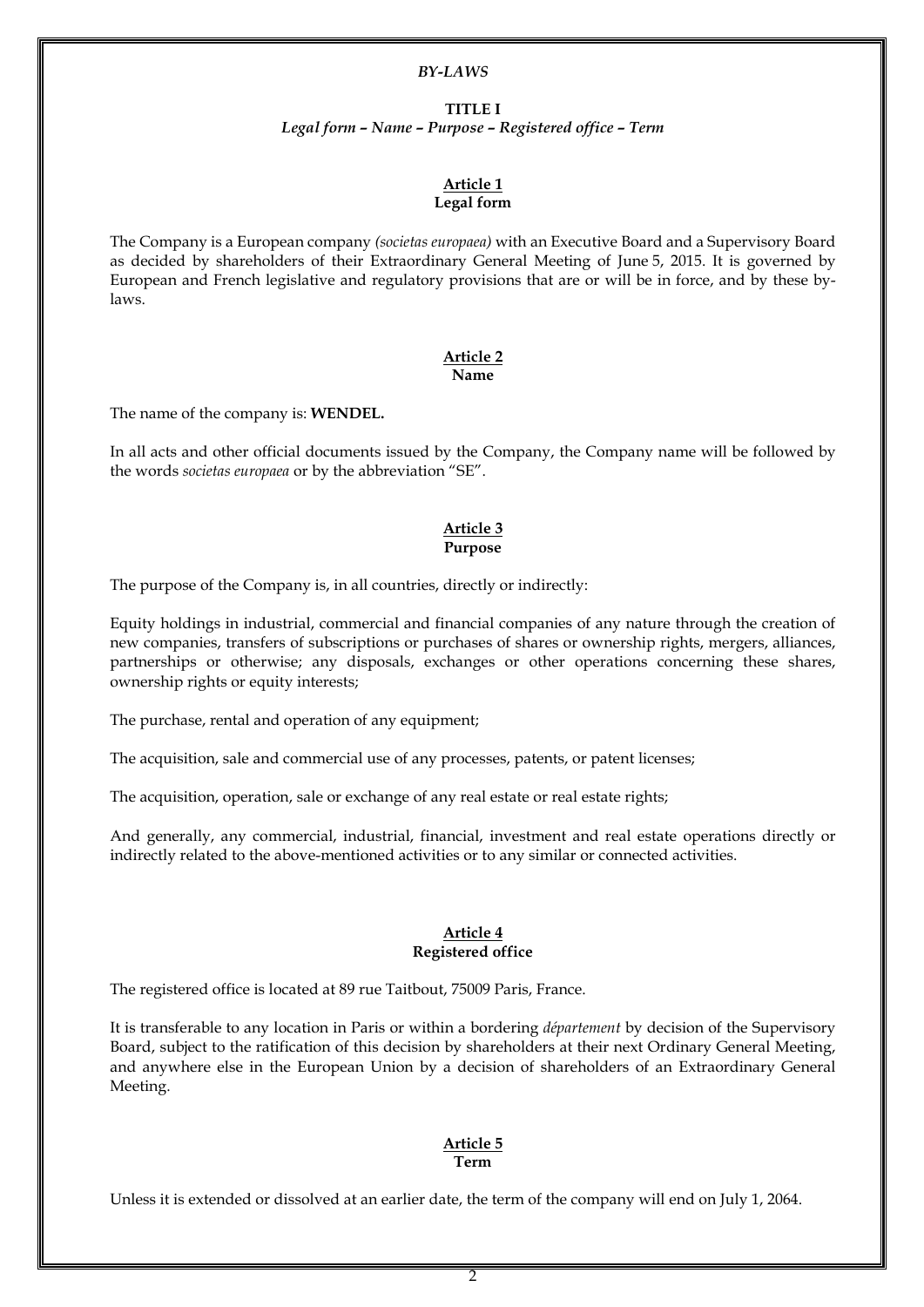#### **TITLE II** *Share capital - Shares*

#### **Article 6 Share capital**

The share capital is set at €177,482,480. It is divided into 44,370,620 shares with a par value of €4 each, fully paid-up.

# **Article 7 Changes in share capital**

The share capital may be increased or decreased by decision of shareholders convened at an Extraordinary Shareholders' Meeting, in accordance with the terms set by law.

### **Article 8 Payment of the shares**

- I. Shares that are subscribed in cash must be paid up at the time of subscription to at least one-quarter of their par value and to the full value of their share premium, if any. The remainder may be paid in on one or more occasions within a period not to exceed five years.
- II. Any calls for funds are notified to the shareholders at least 15 days in advance.
- III. Any delay in the payment of the sums due on the amount of shares not yet paid up will automatically, and without any other formality, lead to the payment of interest at the legal rate, calculated on a daily basis from the due date, without prejudice to any action the Company may take against the defaulting shareholder and the enforcement measures provided for by law.

# **Article 9 Form of the shares**

I. Fully paid-up shares may be held in registered or bearer form, at the option of the shareholder.

The Company is entitled to request the identity of the holders of securities conferring the right, either immediately or in the future, to vote in its General Shareholders' Meetings, as well as the number of shares held, pursuant to legislation in force.

- II. Shares must be registered in an account, under the terms and conditions provided for by law.
- III. Registered shares may be converted into bearer shares, or vice versa, in accordance with legislation in force.

#### **Article 10 Sale and transfer of shares**

Shares are transferred by a bank transfer from account to account.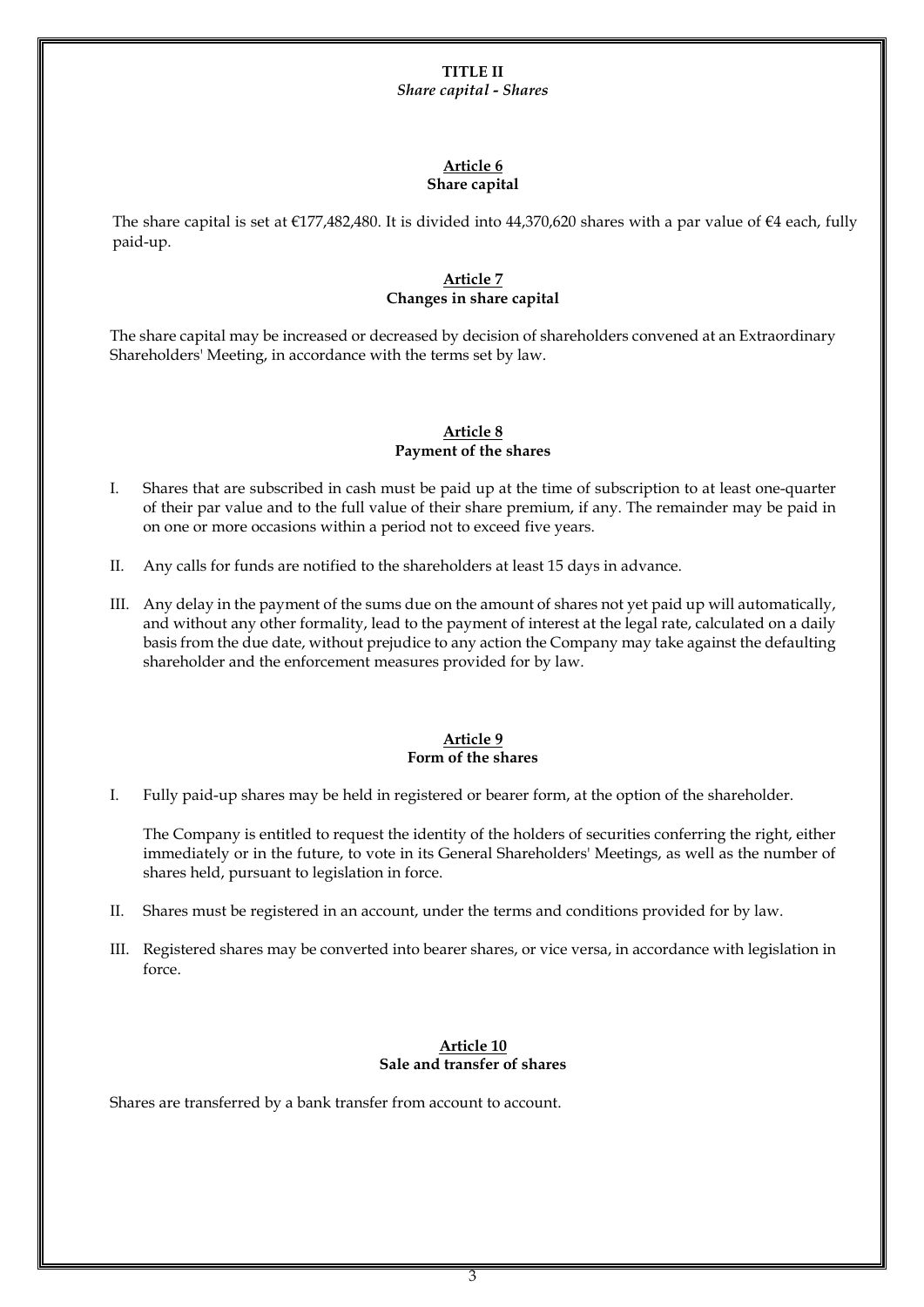#### **Article 11 Rights and duties attached to the shares**

- I. In addition to the right to vote provided for by law, each share entitles its owner to a quota of the share capital, profits and payments on dissolution, proportional to the number and par value of the existing shares; subject to the existence of several categories of shares to which different rights may be attached.
- II. Whenever it is necessary to hold a certain number of shares to exercise a right, the shareholders lacking the required number must make arrangements among themselves to reach that number.
- III. Ownership of a share binds the holder to compliance with the Company's by-laws and the decisions of shareholders at their General Meetings.

# **TITLE III**

*Supervisory Board and Executive Board*

# **Article 12 Composition of the Supervisory Board**

I. The Supervisory Board is composed of no less than three and no more than 18 members, subject to the exception provided by law in the event of a merger.

The members of the Supervisory Board are appointed by shareholders in their Ordinary Meeting. However, in the event of a vacancy of one or more seats, the Supervisory Board may appoint new members for the remaining term of the previous members, provided these appointments are ratified by shareholders at their next Shareholders' Meeting.

II. Supervisory Board members are appointed for a term of four years. Their term may be renewed.

The term of a member of the Supervisory Board ends at the close of the Shareholders' Meeting called to approve the financial statements of the previous year and held during the year in which his or her term expires.

III. Pursuant to Article L 225-79-2 of the French Commercial Code, the Supervisory Board also includes one or more employee representatives appointed for a four-year term by the Company's Social and Economic Council.

Should Article L. 225-79-2 of the French Commercial Code cease to apply, the term of office of employee representatives to the Supervisory Board shall end following the meeting in which the Supervisory Board notes that it no longer applies.

As an exception to the provisions of this Article, the member(s) of the Supervisory Board representing employees is not (are not) required to hold a minimum number of shares.

- IV. At the close of each Annual Ordinary Shareholders' Meeting called to approve the parent-company financial statements, the number of members of the Supervisory Board aged 70 or more may not exceed one-third of the number of members (rounded if necessary, to the next highest whole number).
- V. Should this proportion be exceeded, the term of the oldest member of the Supervisory Board, except for the Chairman, will end at the close of the following Ordinary Shareholders' Meeting.
- VI. During their terms, the members of the Supervisory Board must own at least 500 fully paid-up shares of the Company.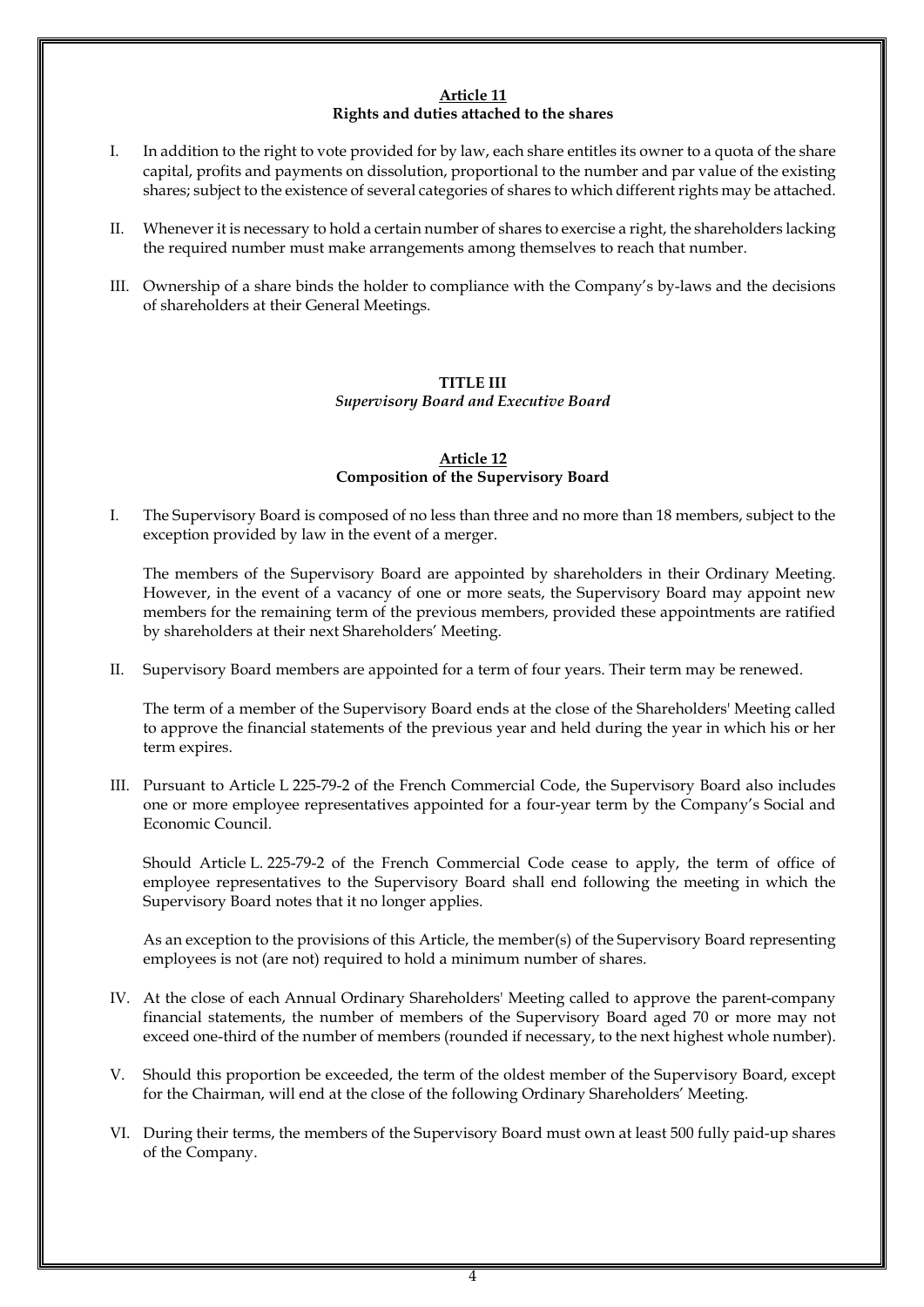#### **Article 13 Chairmanship of the Supervisory Board**

The Supervisory Board elects a Chairman from among its members for the term of that member's appointment. The Chairman must be an individual and not a corporate entity.

The Supervisory Board determines the compensation of its Chairman.

The Chairman is responsible for calling Supervisory Board meetings at least four times a year and for leading the discussion.

The Supervisory Board names a Vice-Chairman. The Vice-Chairman fulfills the same functions and enjoys the same prerogatives as the Chairman if the Chairman is unable to carry out his responsibilities or temporarily delegates his powers to the Vice-Chairman.

The Supervisory Board may appoint a secretary, who may or may not be one of its members.

#### **Article 14 Supervisory Board deliberations**

The members of the Supervisory Board may be informed of meetings by any means, including orally.

Supervisory Board meetings are held at the registered office or at any other location specified in the meeting notice. They are presided over by the Chairman of the Supervisory Board.

Meetings are held and decisions made according to the quorum and majority conditions required by European regulations and French laws in force that are applicable to a European company (*societas europaea)*. In the event of a tie, the Chairman casts the deciding vote.

The Supervisory Board establishes Rules of Procedure that may stipulate, except for the adoption of certain decisions, that members of the Supervisory Board who participate in the Board meeting by videoconference or telecommunication, the nature and conditions of which are determined by regulations in force, are considered present for the purposes of calculating the quorum and the majority.

The minutes are prepared and copies or extracts of the proceedings are delivered and certified in accordance with the law.

#### **Article 15 Powers of the Supervisory Board**

- I. The Supervisory Board oversees the Executive Board's management of the company on an ongoing basis. To this end, it conducts any controls and verifications it deems appropriate, at any time during the year, and can obtain access to all information required for this purpose.
- II. At least once per quarter, the Executive Board presents a report to the Supervisory Board outlining the main events in the operations of the Company, including all items detailing the trends in the businesses of the Company and the Group, as well as the interim financial statements.
- III. After the end of each fiscal year and within the regulatory timeframe, the Executive Board presents the parent-company and consolidated financial statements to the Supervisory Board for verification, as well as its report to Shareholders. The Supervisory Board then presents its observations on the Executive Board's report and on the parent-company and consolidated financial statements to shareholders at their Annual Meeting.
- IV. The Supervisory Board appoints and may remove any Executive Board member as prescribed by law and Article 17 of the by-laws.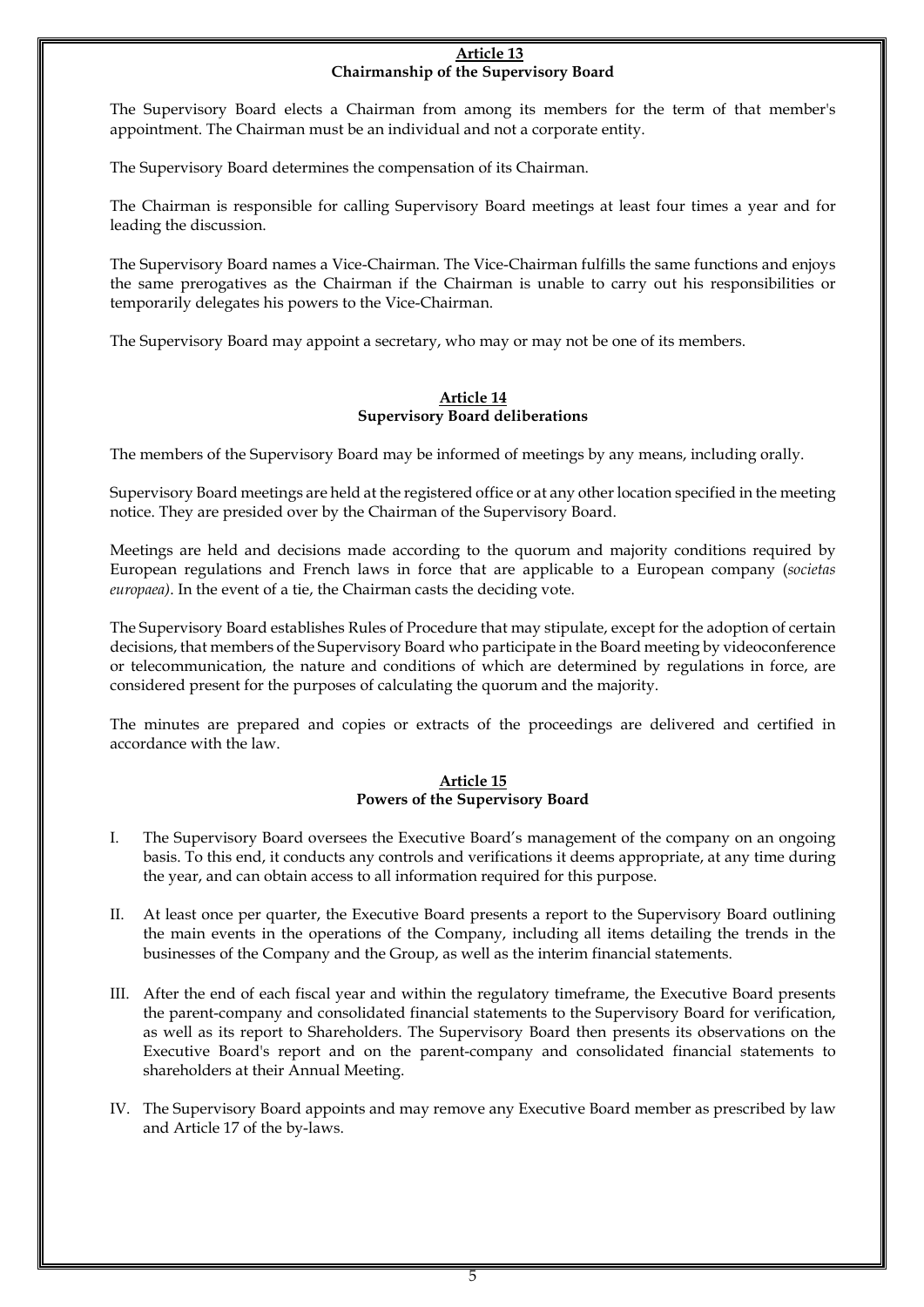- V. The following transactions are subject to prior authorization by the Supervisory Board:
	- any transaction, including the acquisition or divestment by the Company (or an intermediate holding company) amounting to more than €100 million, as well as any decision binding the Company or its subsidiaries for the long term;
	- divestment of real property of more than €10 million per transaction;
	- granting of security interests, guarantees, endorsements and collateral of more than €100 million per transaction;
	- any proposal to change the by-laws, submitted to shareholders at their General Meeting;
	- any transaction that may lead, immediately or at a later date, to a capital increase or reduction of capital through the issuance of securities or cancellation of shares;
	- any proposal to shareholders at their General Meeting regarding the appropriation of earnings or the distribution of dividends, as well as any interim dividend;
	- any merger or spin-off that the Company is party to;
	- any proposal to shareholders at their General Meeting regarding a share buyback program;
	- any proposal to shareholders at their General Meeting regarding the appointment or reappointment of the Statutory Auditors;
	- any agreement subject to Article L.225-86 of the French Commercial Code.
- VI. The Supervisory Board may mandate one or more of its members to carry out one or more special assignments of its choosing.
- VII. It may establish committees, appoint the members thereof and set their duties. Such committees shall act under its responsibility, provided their duties do not have the effect of delegating to a committee such powers that are granted to the Supervisory Board itself by law or by the by-laws, or the effect of reducing or restricting the powers of the Executive Board.
- VIII.In the circumstances it deems necessary, the Supervisory Board may call a General Shareholders' Meeting. In this case, it sets the meeting's agenda.

### **Article 16 Compensation of Supervisory Board members**

Director's fees may be attributed to the Supervisory Board by shareholders at their General Meeting. The Supervisory Board decides how to distribute them among its members.

The Supervisory Board can also allocate exceptional compensation for responsibilities assigned to its members in the cases and under the conditions provided by law.

# **Article 17 Composition of the Executive Board**

The Company shall be managed by an Executive Board composed of no fewer than two members and no more than the number of members permitted by law. They are appointed by the Supervisory Board on the recommendation of its Chairman.

Executive Board members must be individuals. Executive Board members may be tied to the Company through an employment contract that remains in force during and after the member's term on the Executive Board.

Any member of the Executive Board may be removed by the Supervisory Board. Removal of a member of the Executive Board does not cause his or her employment contract to be terminated.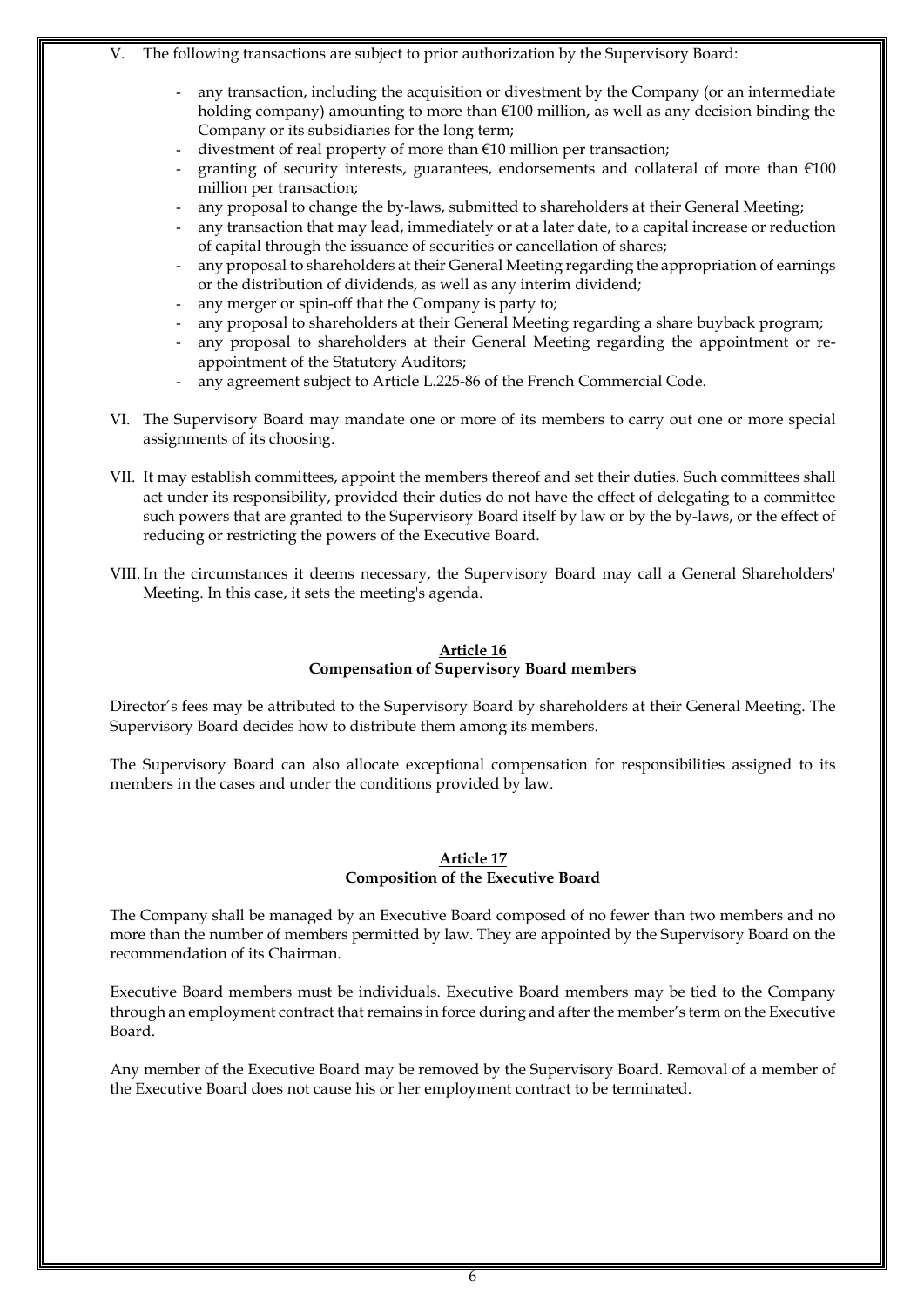#### **Article 18 Terms of Executive Board members**

The Executive Board is appointed for four years and may be reappointed.

The age limit for members of the Executive Board is 70. Any member of the Executive Board reaching this age is automatically deemed to have resigned.

As long as the number of Executive Board members is lower than the number permitted by law, the Supervisory Board may appoint, on the recommendation of its Chairman, new members to the Executive Board, whose term expires with that of the Executive Board.

# **Article 19 Executive Board officers**

- I. The Supervisory Board designates one of the members of the Executive Board as the Executive Board's Chairman and sets the term of his or her appointment. This term may not exceed that of the Executive Board member. In addition, the Supervisory Board may designate one or more Executive Board members as General Manager.
- II. The Supervisory Board can withdraw the functions of Chairman and, if applicable, General Manager, attributed to members of the Executive Board at any time.
- III. In the event the Chairman is absent, Executive Board meetings are chaired by the General Manager designated by the Chairman and in the General Manager's absence, by another Executive Board member designated by the Executive Board.
- IV. The Executive Board may appoint a secretary, who may or may not be one of its members.

# **Article 20 Executive Board deliberations**

I. Meetings of the Executive Board shall be held at the Company's registered office or in any other place indicated by the Chairman in the notice of meeting.

The agenda can be amended at the time of the meeting.

Meeting notices can be sent out by any means, including orally, without advance notice if necessary.

II. Decisions of the Executive Board are valid only if at least half of its members are present or represented and are based on a majority of those voting. In the event of a tie, the Chairman casts the deciding vote.

Minutes of Executive Board meetings are recorded in a special register kept at the registered office and signed by the members of the Executive Board who took part in the meeting.

The minutes are prepared and copies or extracts of the proceedings are delivered and certified in accordance with the law.

The Executive Board may, for its own operation, adopt Rules of Procedure. It advises such adoption to the Supervisory Board for informational purposes.

#### **Article 21 Powers of the Executive Board**

I. The Executive Board shall be responsible for the collegial management of the Company under the oversight of the Supervisory Board, pursuant to legislation and these by-laws.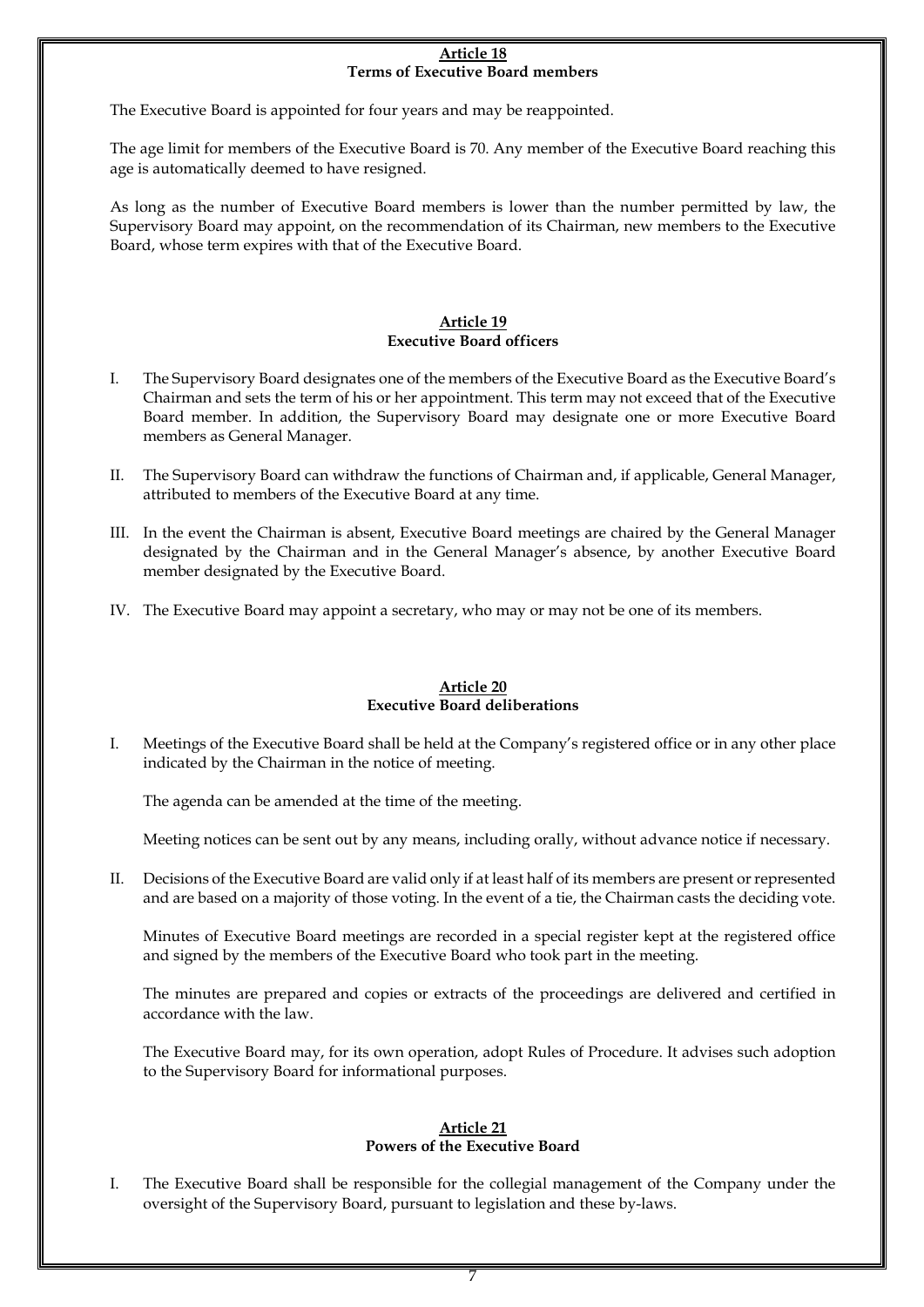With authorization from the Supervisory Board, Executive Board members may divide management tasks among themselves. However, this division of tasks may under no circumstances have the effect of nullifying the collegial manner in which the Executive Board manages the Company.

- II. The Executive Board has the broadest powers to act on the Company's behalf under all circumstances. It exercises these powers within the limits of the Company's purpose, except for those powers that have been expressly attributed by law or by these by-laws to shareholders or the Supervisory Board.
- III. The Chairman of the Executive Board and, if applicable, the Executive Board member or members designated as General Manager(s) by the Supervisory Board, represent the Company in its relations with outside parties. The Company is bound even by actions of the Chairman or General Manager(s) that do not comply with the Company's purpose, unless the Company can prove that the third party knew, or that given the circumstances, must have known, that the action was outside of the scope of the Company's purpose.
- IV. The Executive Board may vest one or more of its members or any non-member with special, ongoing or temporary assignments that it has determined and may delegate to them for one or more set purposes, with or without the option to sub-delegate, the powers that it deems necessary.
- V. The Executive Board shall draw up and present the strategy and other reports to the Supervisory Board, as well as interim and annual financial statements, as prescribed by law.
- VI. The Executive Board, after discussion with the Supervisory Board:
	- sends out the notice of Shareholders' Meetings and, where applicable, any other meeting;
	- draws up the agenda for these meetings, without prejudice to the provisions of Article 15 and excluding matters relating to Supervisory Board composition.

The Executive Board shall execute all decisions made at these meetings.

VII. The Chairman of the Executive Board or the Company's General Manager(s) must provide all members of the Executive Board with the documents and information necessary for them to carry out their assignments.

# **Article 22 Compensation of the members of the Executive Board**

The Supervisory Board defines the type and amount of compensation for the members of the Executive Board, based on a proposal from the Chairman of the Executive Board for employee members of that Board.

The Supervisory Board can also allocate exceptional compensation to Executive Board members in the cases and under the conditions provided by law.

# **Article 23 Supervisory Board observers**

Shareholders may appoint non-voting observers to assist the Supervisory Board. Observers may or may not be shareholders. There may be up to four observers on the Board, and they are appointed for a maximum term of four years. The Supervisory Board defines the responsibilities of the non-voting observers and sets their compensation.

The age limit to exercise the function of observer is 70. Any observer who reaches this age is considered to have automatically resigned.

Non-voting observers are invited to all meetings of the Supervisory Board and take part in deliberations, in a consultative role only. They cannot take the place of members of the Board and only express an opinion.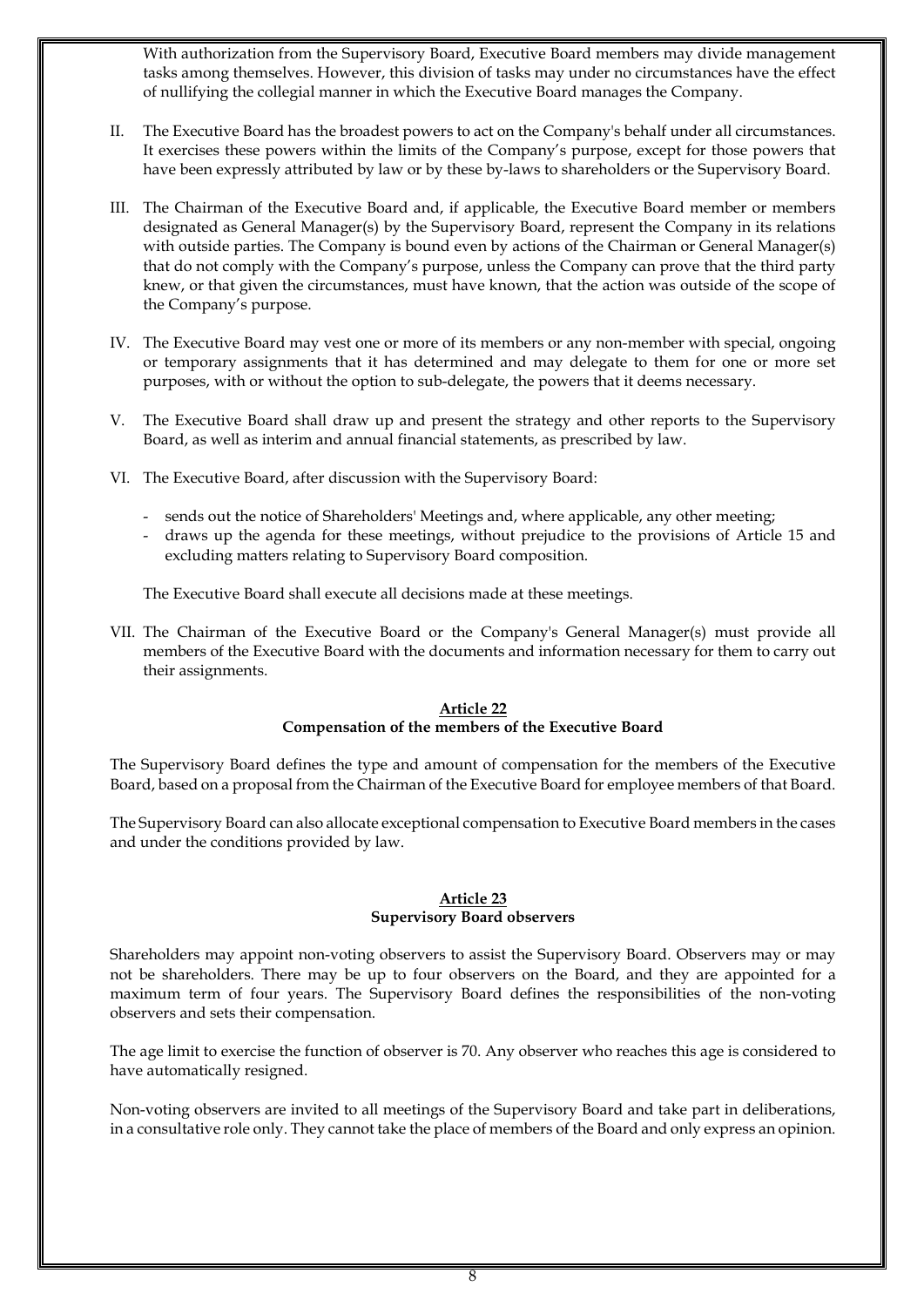#### **TITLE IV** *Statutory Auditors*

# **Article 24**

# **Appointment, responsibilities and compensation**

Two statutory auditors are appointed by shareholders at their General Meeting based on a proposal from the Supervisory Board, and they carry out their assignment in accordance with the law.

Their fees are set by law or by the Company's relevant governing body, as authorized by law.

# **TITLE V**

# *Shareholders' Meetings*

# **Article 25 Calling and holding of Shareholders' Meetings**

I. Shareholders' Meetings are convened and held as prescribed by European regulations and French laws in force that are applicable to a *societas europaea*.

They are held at the Company's registered office, or at another location, as indicated in the invitation to the meeting.

II. Any shareholder whose shares are registered in an account in the manner and at the date set by the applicable legal and regulatory provisions may participate in the Shareholders' Meetings on proof of his or her qualification and identity.

All shareholders who fulfil the conditions for participating in Shareholders' Meetings may attend personally or by proxy, or vote by mail. Voting forms will only be taken into account if they arrive at the address indicated in the notice of meeting no later than the third business day prior to the date of the Shareholders' Meeting, unless a later date is set by the Executive Board.

III. In accordance with applicable law, the Executive Board may organize shareholder participation and voting via videoconferencing or other telecommunication systems that enable shareholder identification, including electronic systems. Shareholders who participate in Shareholders' Meetings through videoconferencing or such other system are deemed present for the purposes of calculating the quorum and the majority.

Any proxies or votes submitted using an electronic means prior to the Shareholders' Meeting, as well as the corresponding acknowledgements of receipt, are considered irrevocable and enforceable, it being specified that in the event of the sale of shares prior to the date and time set by applicable laws and regulations, the Company will accordingly invalidate or amend, as applicable, the proxies or votes cast prior to that date and that time.

IV. Voting rights attached to the shares are proportionate to the percentage of capital they represent.

Nevertheless, double voting rights are granted to fully paid-up shares that have been registered with the Company for at least two years in the name of the same shareholder.

- V. A secret ballot vote is held when requested by shareholders representing at least 10% of the share capital.
- VI. Shareholders' Meetings are chaired by the Chairman of the Supervisory Board or, in his absence, by a meeting chairman chosen by the Supervisory Board. Otherwise, shareholders elect the chairman of the meeting.
- VII. The minutes of the Shareholders' Meetings are prepared and copies are certified and delivered as required by law.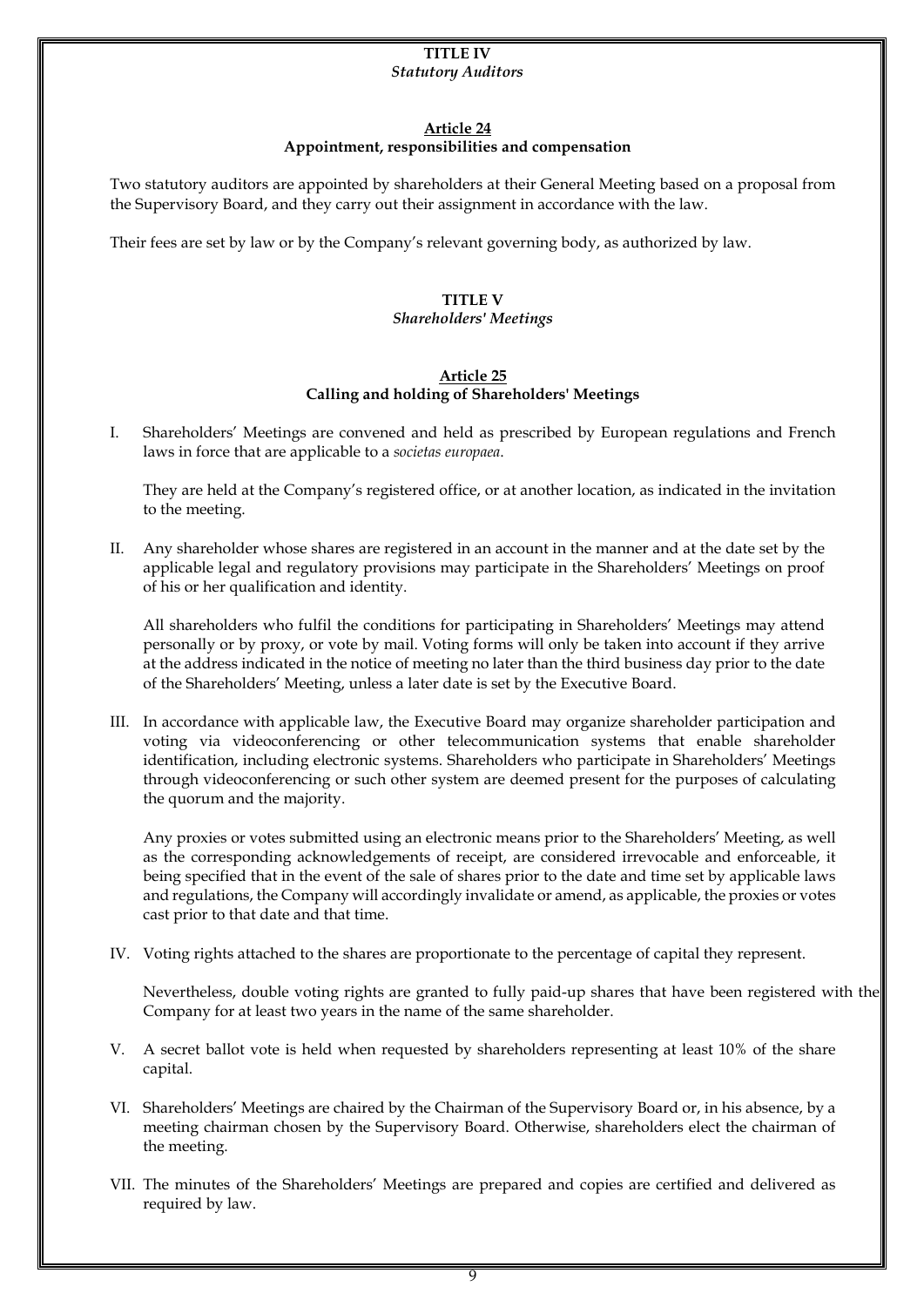#### **TITLE VI** *Parent-company financial statements*

#### **Article 26 Fiscal year**

The fiscal year is 12 months long; it begins on the first day of January and ends on the last day of December.

# **Article 27 Appropriation and allocation of earnings**

I. At least 5% of net income for each year, less any losses carried forward from prior years, is credited to the legal reserve until such time as the legal reserve represents one-tenth of share capital, as well as any amount credited to reserves pursuant to applicable legislation.

Distributable earnings include net income for the year plus any retained earnings carried forward from prior years.

Of this amount, shareholders may decide in their Annual Meeting, on the recommendation of the Executive Board, to deduct:

- the amounts they consider should be allocated to any special reserve account;
- the sum required to serve a revenue on shares based on the amount of paid-up, non-repaid capital within the limit of 5% per year;
- the amounts they consider should be allocated to the general reserve or to share capital repayment.
- II. Any remaining balance is distributed to shareholders, less the sum allocated to retained earnings;
- III. On the condition that all earnings available for distribution have been allocated in the form of dividends, shareholders may, in their Ordinary Meeting, on the recommendation of the Executive Board, allocate any amounts transferred from the share premium account;
- IV. As an exception to the provisions of the present Article, funds may be allocated to the special employee profit-sharing reserve under the terms and conditions set by law.
- V. Dividends are paid in the form and at the times determined by shareholders at their Ordinary Meeting or by the Executive Board with the authorization of shareholders at their Ordinary Meeting in accordance with applicable legislation. The Executive Board may decide to distribute an interim dividend before the approval of the financial statements for the year, in accordance with applicable legislation.

The shareholders, convened in their Annual Meeting to approve the year's financial statements, may, on the recommendation of the Executive Board, offer each shareholder, for all or a part of the dividend (or the interim dividend) being distributed, the choice between the payment of the dividend (or interim dividend) in cash or in shares under the terms and conditions defined by law.

VI. The shareholders, convened in their Ordinary Meeting, may also decide to distribute earnings, reserves or share premium amounts in kind, in particular by distributing marketable securities from among the assets on the balance sheet of the Company, with or without a cash option. The shareholders may decide that the rights comprising fractional shares will not be negotiable or transferable, notwithstanding the provisions of Article 11.III of the by-laws. In the event marketable securities are distributed from among the assets on the balance sheet of the Company, the shareholders may decide that, if the amount of the dividend does not correspond to a whole number of securities, the shareholder will receive the whole number of securities immediately below plus a cash payment for the balance.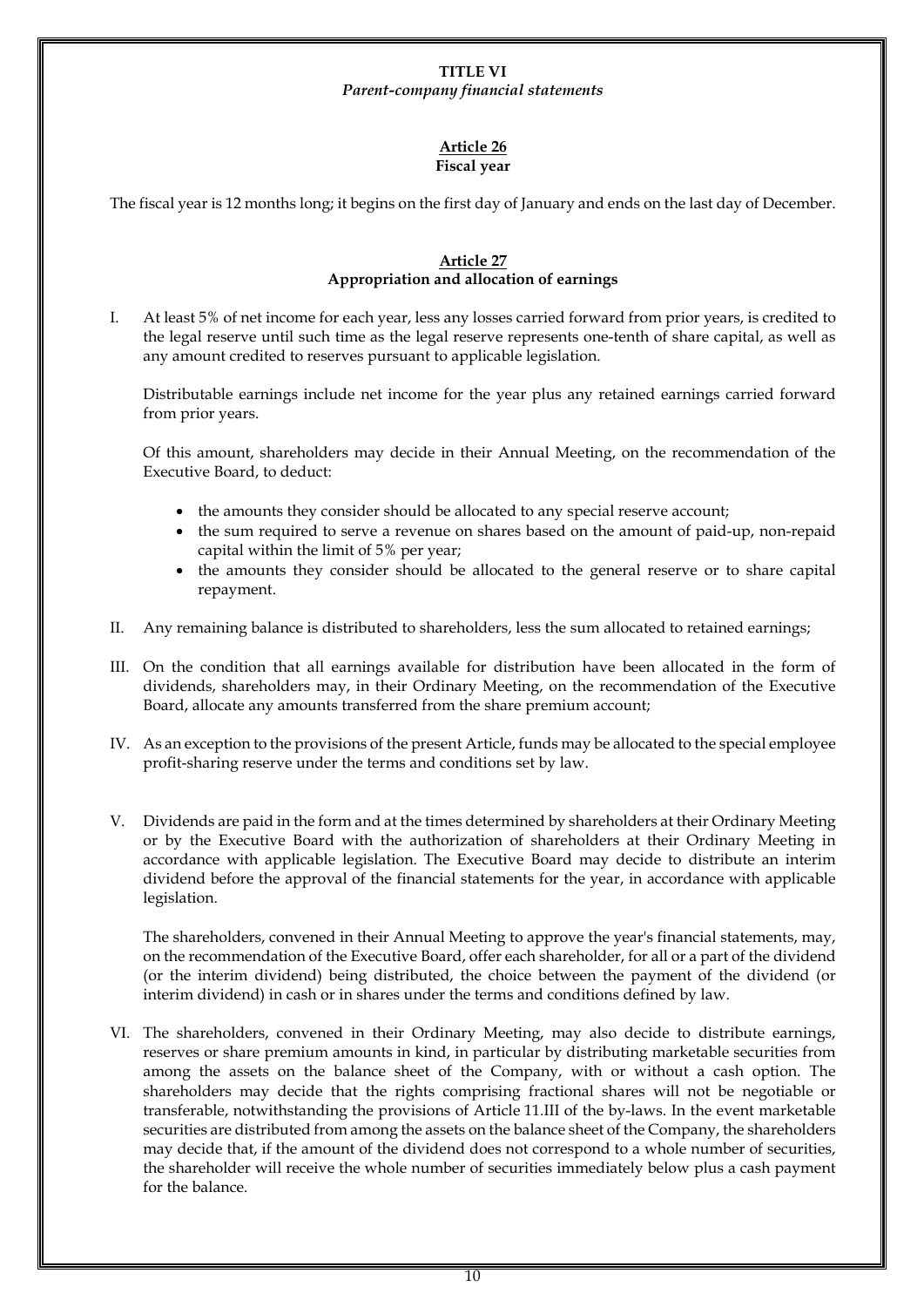#### **TITLE VII** *Information concerning the holders of the share capital Disclosure thresholds*

# **Article 28 Disclosure thresholds**

Any individual or legal entity, acting alone or in concert with other shareholders, who comes to own a number of shares or voting rights representing more than 2% of the share capital or voting rights, as the case may be, is required to so inform the Company within four trading days of crossing this threshold.

The same obligation applies for crossing each subsequent 2% higher or lower threshold.

Non-compliance with this disclosure requirement is sanctioned, at the request of one or more shareholders holding the minimum fractional number of shares or voting rights specified in the first paragraph above, by the deprivation of voting rights for those shares exceeding the fraction that was not disclosed during all Shareholders' Meetings held within two years of the date on which the failure to give proper notice to the Company was rectified. Such request must be recorded in the minutes of the Shareholders' Meeting.

# **TITLE VIII**

*Regulated agreements*

# **Article 29**

Pursuant to Article L.229-7 paragraph 6 of the French Commercial Code, the provisions of Articles L.225- 86 to L.225-90-1 of the French Commercial Code are applicable to agreements entered into by the Company.